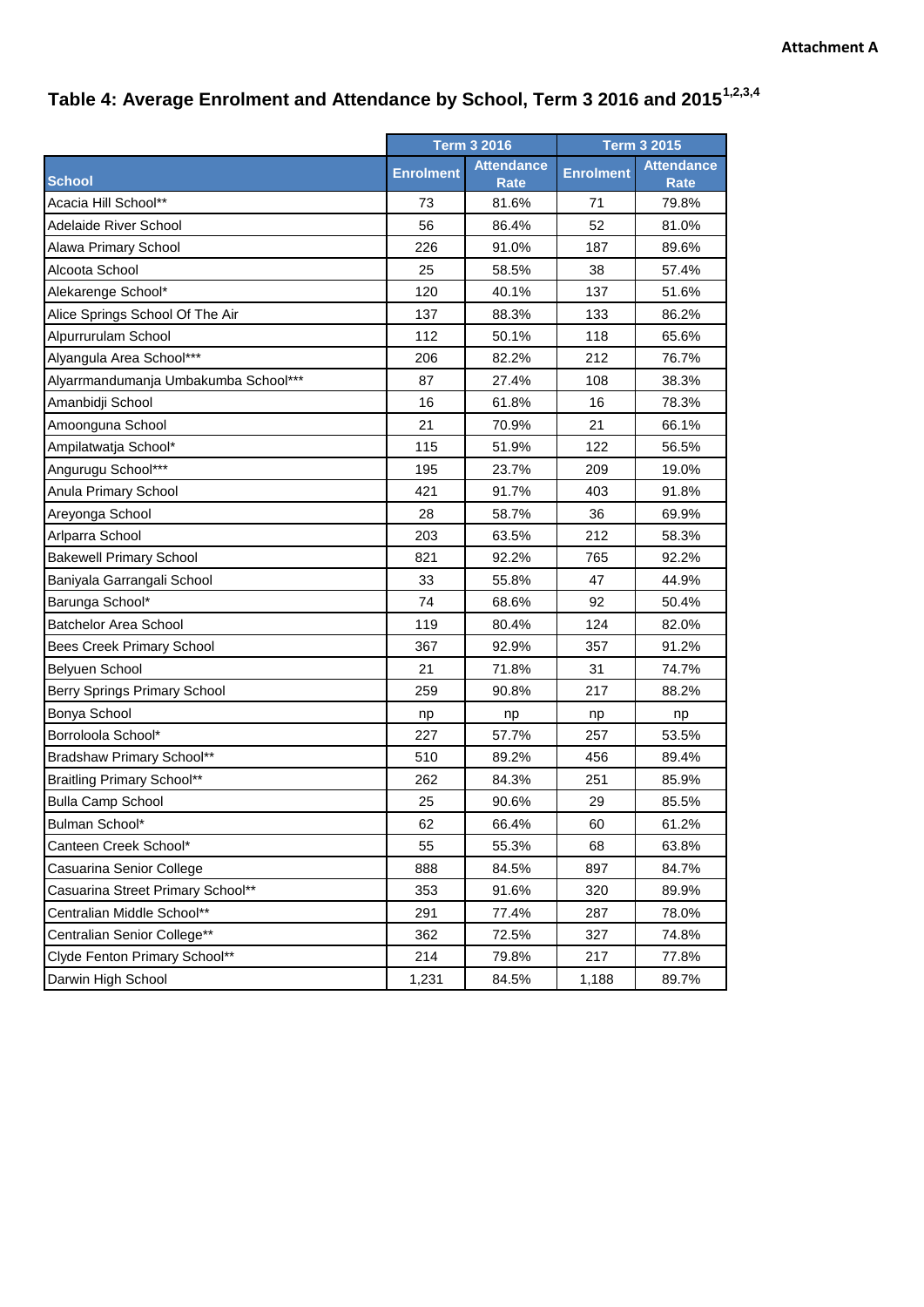## **Attachment A**

|                                  | <b>Term 3 2016</b> |                   | <b>Term 3 2015</b> |                   |
|----------------------------------|--------------------|-------------------|--------------------|-------------------|
|                                  | <b>Enrolment</b>   | <b>Attendance</b> | <b>Enrolment</b>   | <b>Attendance</b> |
| <b>School</b>                    |                    | Rate              |                    | <b>Rate</b>       |
| Darwin Middle School             | 739                | 88.4%             | 631                | 88.1%             |
| Douglas Daly School              | 13                 | 74.9%             | 14                 | 83.6%             |
| Dripstone Middle School          | 518                | 89.3%             | 557                | 88.7%             |
| <b>Driver Primary School</b>     | 479                | 89.7%             | 476                | 88.7%             |
| Dundee Beach School              | 24                 | 81.7%             | 24                 | 87.3%             |
| Durack Primary School            | 478                | 91.9%             | 401                | 93.1%             |
| Elliott School*                  | 82                 | 73.9%             | 89                 | 79.9%             |
| Epenarra School*                 | 45                 | 56.1%             | 51                 | 51.2%             |
| <b>Finke School</b>              | 28                 | 76.0%             | 30                 | 62.5%             |
| Gapuwiyak School***              | 229                | 36.7%             | 270                | 31.6%             |
| Gillen Primary School**          | 287                | 81.4%             | 269                | 85.4%             |
| Girraween Primary School         | 486                | 93.5%             | 461                | 91.5%             |
| <b>Gray Primary School</b>       | 361                | 88.9%             | 343                | 88.1%             |
| Gunbalanya School***             | 252                | 51.2%             | 278                | 46.5%             |
| <b>Haasts Bluff School</b>       | 34                 | 66.2%             | 38                 | 57.6%             |
| Harts Range School               | 57                 | 60.5%             | 68                 | 66.2%             |
| <b>Henbury School</b>            | 104                | 83.8%             | 100                | 81.5%             |
| Howard Springs Primary School    | 265                | 88.5%             | 250                | 87.8%             |
| Humpty Doo Primary School        | 427                | 89.7%             | 421                | 88.2%             |
| Imanpa School                    | 15                 | 75.0%             | 21                 | 61.7%             |
| Jabiru Area School               | 253                | 81.0%             | 262                | 79.3%             |
| Jilkminggan School*              | 91                 | 56.2%             | 88                 | 45.3%             |
| Jingili Primary School           | 334                | 90.2%             | 334                | 90.4%             |
| Kalkaringi School*               | 161                | 44.7%             | 154                | 51.8%             |
| Karama Primary School            | 203                | 85.3%             | 223                | 81.8%             |
| Katherine High School**          | 595                | 68.6%             | 601                | 75.8%             |
| Katherine School Of The Air      | 162                |                   | 207                |                   |
| Katherine South Primary School** | 378                | 86.4%             | 385                | 85.4%             |
| Kiana School                     | 12                 | 65.1%             | 14                 | 71.0%             |
| Kintore Street School**          | 36                 | 84.4%             | 27                 | 89.2%             |
| Lajamanu School***               | 211                | 52.4%             | 205                | 40.3%             |
| Laramba School                   | 56                 | 76.4%             | 76                 | 63.9%             |
| Larapinta Primary School**       | 323                | 88.6%             | 285                | 88.8%             |
| Larrakeyah Primary School        | 432                | 91.3%             | 368                | 93.0%             |
| Leanyer Primary School           | 587                | 90.6%             | 554                | 89.3%             |
| Ludmilla Primary School          | 106                | 79.4%             | 115                | 82.1%             |
| MacFarlane Primary School**      | 240                | 74.8%             | 217                | 75.8%             |
| Malak Primary School             | 271                | 85.5%             | 283                | 88.3%             |
| Mamaruni School                  | 43                 | 58.3%             | 57                 | 56.8%             |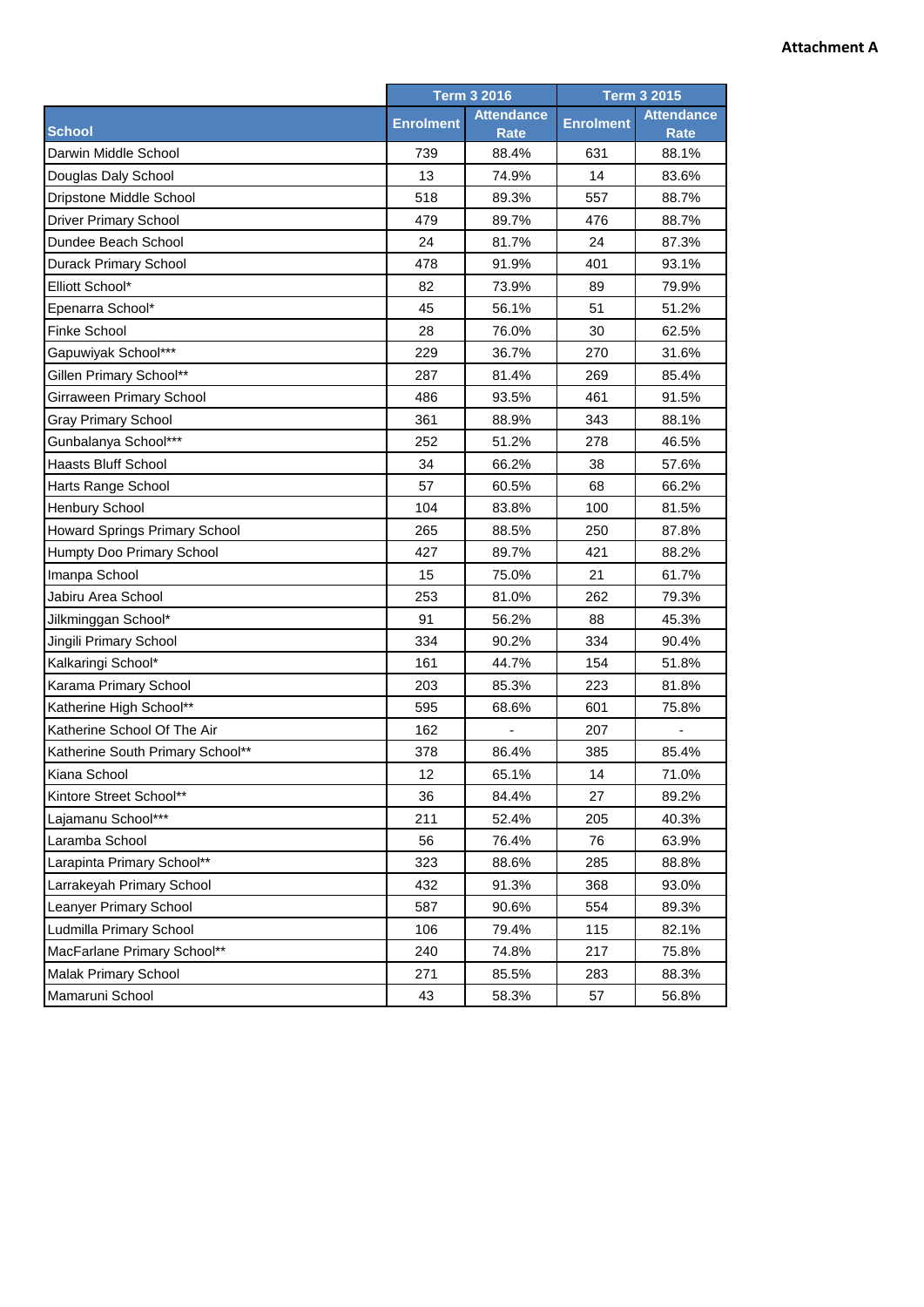## **Attachment A**

|                                                 | <b>Term 3 2016</b> |                   | <b>Term 3 2015</b> |                   |
|-------------------------------------------------|--------------------|-------------------|--------------------|-------------------|
|                                                 | <b>Enrolment</b>   | <b>Attendance</b> | <b>Enrolment</b>   | <b>Attendance</b> |
| <b>School</b>                                   |                    | <b>Rate</b>       |                    | <b>Rate</b>       |
| Maningrida College***                           | 598                | 52.0%             | 624                | 52.5%             |
| Manunda Terrace Primary School                  | 191                | 84.6%             | 194                | 84.6%             |
| Manyallaluk School                              | 31                 | 60.2%             | 26                 | 65.4%             |
| Mataranka School                                | 41                 | 83.6%             | 44                 | 86.8%             |
| Mbunghara School                                | np                 | np                | np                 | np                |
| Middle Point School                             | 31                 | 88.9%             | 24                 | 91.0%             |
| Milikapiti School***                            | 70                 | 69.9%             | 70                 | 67.1%             |
| Milingimbi School***                            | 394                | 37.9%             | 354                | 38.6%             |
| Millner Primary School                          | 211                | 83.8%             | 187                | 82.3%             |
| Milyakburra School***                           | 28                 | 52.7%             | 30                 | 47.9%             |
| Minyerri School                                 | 154                | 75.2%             | 173                | 73.2%             |
| Moil Primary School                             | 254                | 90.6%             | 271                | 88.8%             |
| Moulden Primary School                          | 366                | 82.3%             | 366                | 81.5%             |
| Mount Allan School                              | 64                 | 58.8%             | 62                 | 60.2%             |
| Mulga Bore School                               | np                 | np                | 24                 | 11.3%             |
| Murray Downs School                             | 16                 | 48.6%             | 22                 | 80.5%             |
| Mutitjulu School*                               | 29                 | 41.9%             | 33                 | 48.4%             |
| Nakara Primary School                           | 583                | 90.8%             | 547                | 90.6%             |
| Nemarluk School                                 | 160                | 87.2%             | 150                | 86.5%             |
| <b>Neutral Junction School</b>                  | 24                 | 48.6%             | 26                 | 53.5%             |
| Newcastle Waters School                         | np                 | np                | np                 | np                |
| Nganambala School                               | 33                 | 60.1%             | 28                 | 71.7%             |
| Nganmarriyanga School                           | 141                | 60.3%             | 118                | 65.3%             |
| Ngukurr School***                               | 307                | 59.3%             | 297                | 63.0%             |
| Nhulunbuy High School***                        | 217                | 77.5%             | 187                | 76.5%             |
| Nhulunbuy Primary School***                     | 448                | 82.3%             | 420                | 80.1%             |
| <b>Nightcliff Middle School</b>                 | 258                | 85.9%             | 270                | 83.0%             |
| <b>Nightcliff Primary School</b>                | 553                | 90.6%             | 513                | 88.6%             |
| Northern Territory School of Distance Education | 439                | 100.0%            | 441                | 100.0%            |
| Ntaria School***                                | 153                | 52.9%             | 177                | 56.6%             |
| Numbulwar School***                             | 147                | 36.0%             | 140                | 48.1%             |
| Nyirripi School                                 | 38                 | 53.0%             | 36                 | 56.5%             |
| <b>Palmerston Senior College</b>                | 470                | 81.8%             | 461                | 79.4%             |
| Papunya School*                                 | 150                | 43.2%             | 123                | 53.8%             |
| Parap Primary School                            | 537                | 92.8%             | 524                | 92.3%             |
| Peppimenarti School                             | 31                 | 70.3%             | 34                 | 79.2%             |
| Pigeon Hole School                              | 27                 | 80.2%             | 23                 | 79.0%             |
| Pine Creek School                               | 35                 | 52.7%             | 48                 | 66.8%             |
| Pularumpi School***                             | 62                 | 76.0%             | 70                 | 77.9%             |
| Ramingining School*                             | 278                | 62.0%             | 259                | 61.0%             |